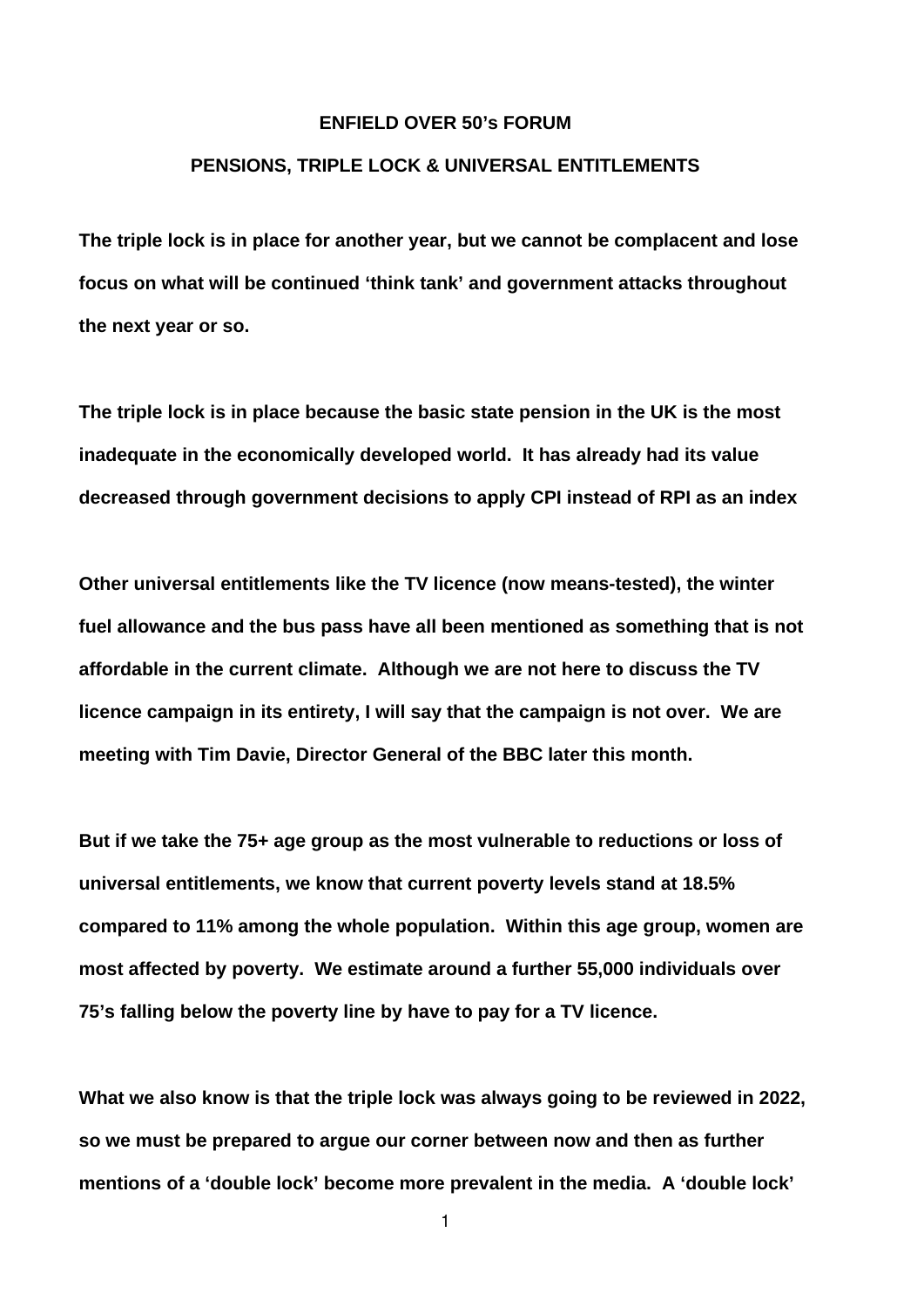**would mean the basic state pension increasing by the higher of earnings or inflation.**

**There is already unfairness between what is termed the basic pension scheme and the new single tier scheme started in 2016 which was promoted as equalising pensions for all. It does nothing of the kind. In fact, currently the gap grows every year because the old scheme has the triple lock applied only to the basic element whilst the whole amount is covered in the new scheme. Currently, the difference is £40 a week and that will grow over time. It also means that those who have worked longer – say over 40 years (we know of individuals having worked over 50 years) – get a pension based on only 35 years – not the contributions made over and above.**

**The role of the state pension is not clearly defined. In the first instance, it was intended to provide a basic income, then it became about maintaining living standards and now it is back to being a basic level of income. That being the case, then it is a poor basic income for older people.**

**The old basic state pension has a replacement value of 29%, but the new scheme will be just 24%. That is why there is a government initiative to get the workers of today to 'top up' their pension pots by savings and through auto-enrolment schemes.**

**Here again, there is inequality. Eligibility to auto-enrolment is not universal and for many lower paid, part time workers, it means total reliance on the basic state pension at their retirement age.**

 $\mathfrak{p}$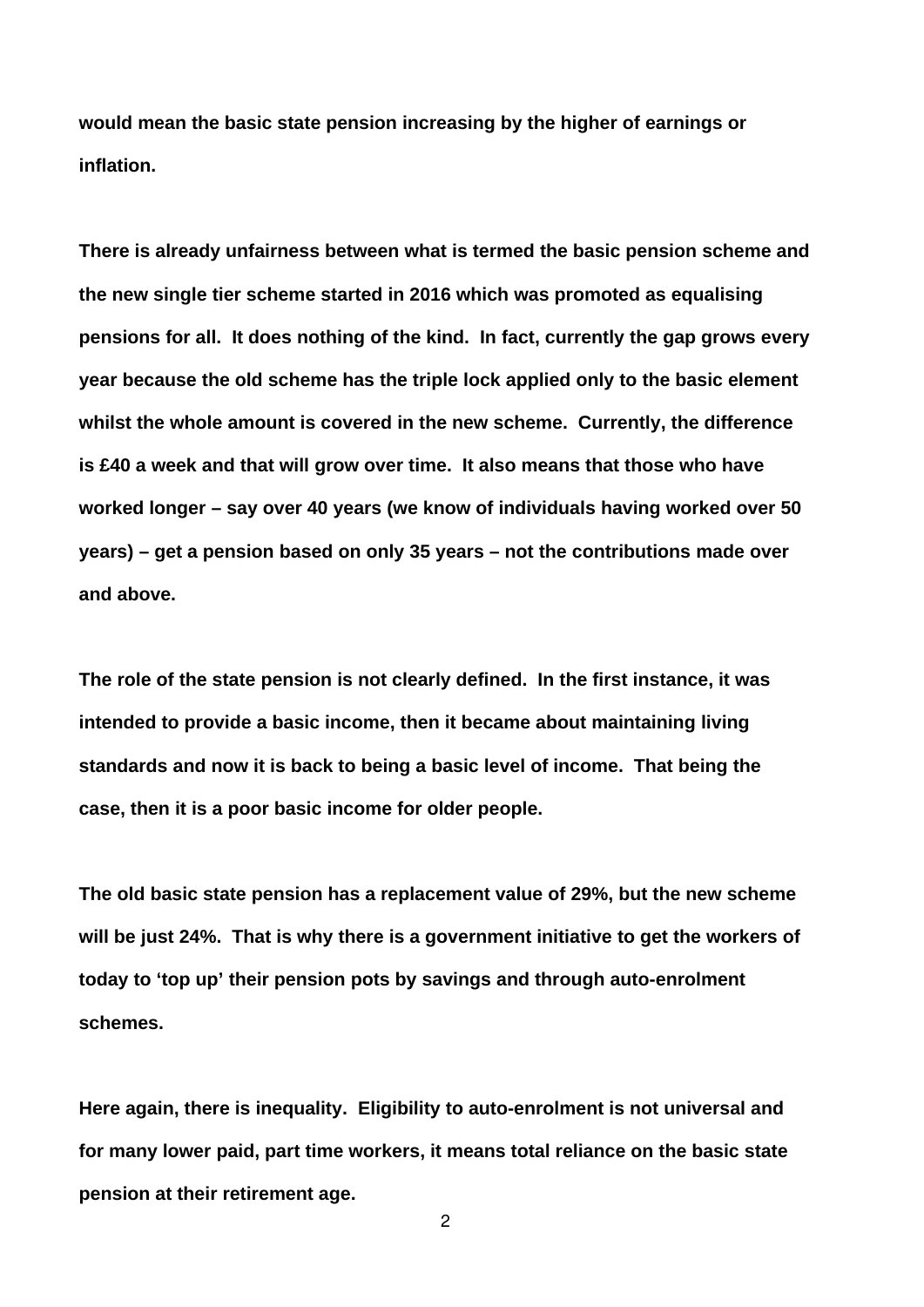**Assuming poverty grows with earnings, by 2050, the proportion of pensioners in poverty under a 'double lock' index would increase by around 4% when compared to the triple lock.**

**There are many anomalies in the pension system, some of which have already been spoken about. However, the gender pension gap is one which the NPC must work on to improve the outcomes for women.**

**Research carried out by the NPC in 2019 'Understanding Women & Pensions' found that:**

- **Women workers clearly suffer from generally having lower wages (and therefore lower pension contributions), breaks in National Insurance or pension contributions due to caring responsibilities or insecure/part-time employment. The reality is that if you are low paid – you will have a poor pension in retirement.**
- **Married women were the poorest in terms of personal income.**
- **Private pension scheme membership and accrued savings vary widely according to occupational class, employed hours and ethnicity, all intersecting with gender.**
- **The gender pension gap is bigger than the gender pay gap 39.5% twice as large as the difference in pay between the sexes.**

**A report by the Women's Budget Group in March 2020, continues to give cause for concern for the future:**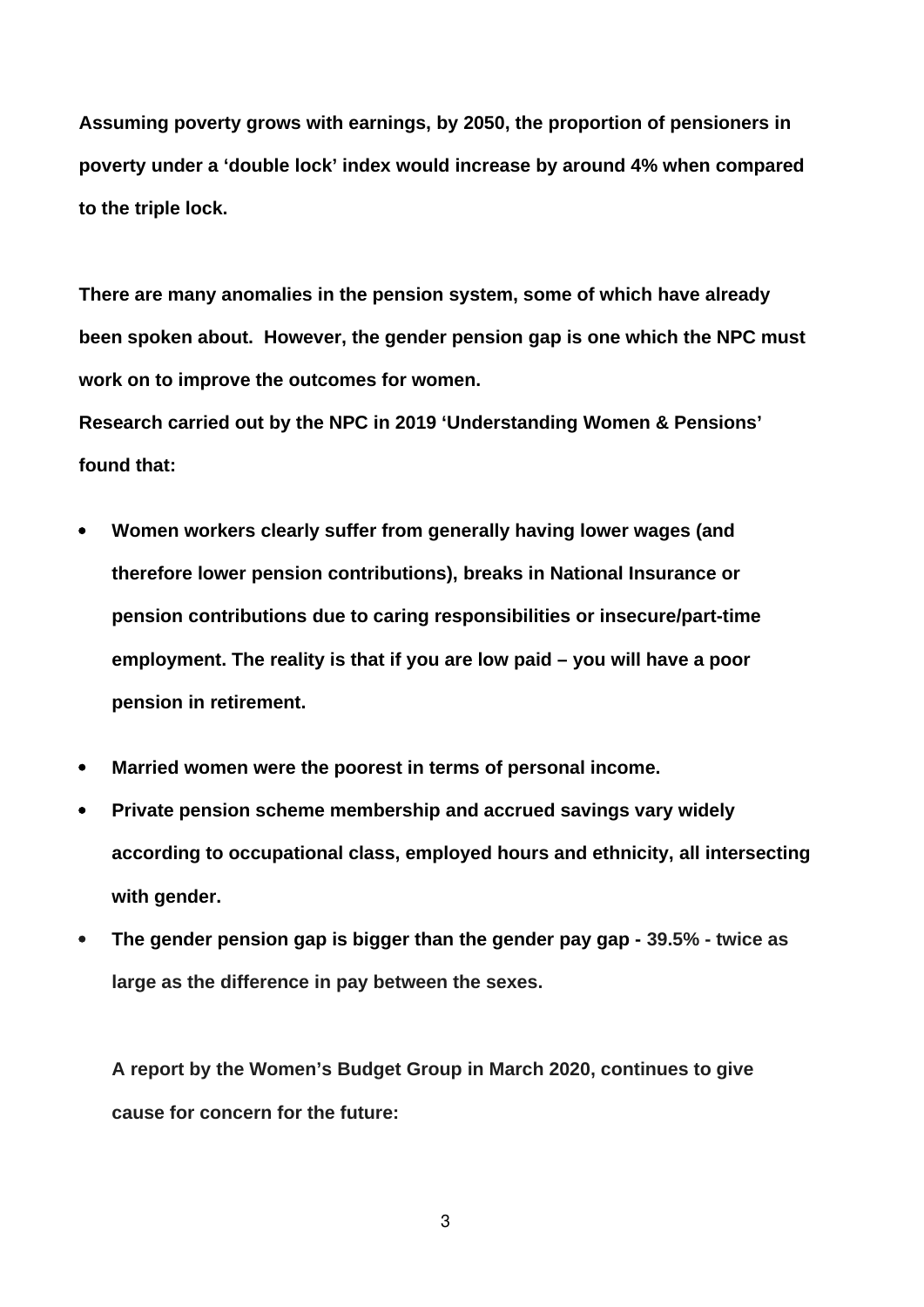- **Among those aged 60-64, nearly two thirds of women have no private pension wealth. The gender differential in private pension wealth is substantial over the age of 65.**
- **Among 65-74 year olds, median private pension wealth is £164,700 for men and £17,300 for women (just over 10% of the private pension wealth of men)**
- **Working age women currently only 36% of women contribute to a non-state pension whilst the figure for men is 48%**

**If current trends continue, then women (and lower paid men) may find themselves heavily reliant on a basic state pension that is inadequate to say the least.**

**We should also recognise that there is unfairness between the female generations caused by the new state pension which Steve Webb introduced in 2016. For example:** 

- **A woman born on 6 March 1953 with 35 years' worth of National Insurance and contracted in to the state second pension reached state pension age on 6 March 2016 and qualified at that time for a basic state pension of £119.30 a week and an average second state pension of £28; making a total of £147.30 a week.**
- **A woman born on the 6 May 1953 with 35 years' worth of National Insurance and contracted in to the state second pension reached state pension age on 6 November 2016 and qualified for a total state pension of £155.65 a week – over £8 a week more.**

**The unfairness is two individuals with the same set of circumstances – but for being born two months apart – receive different levels of state pension.**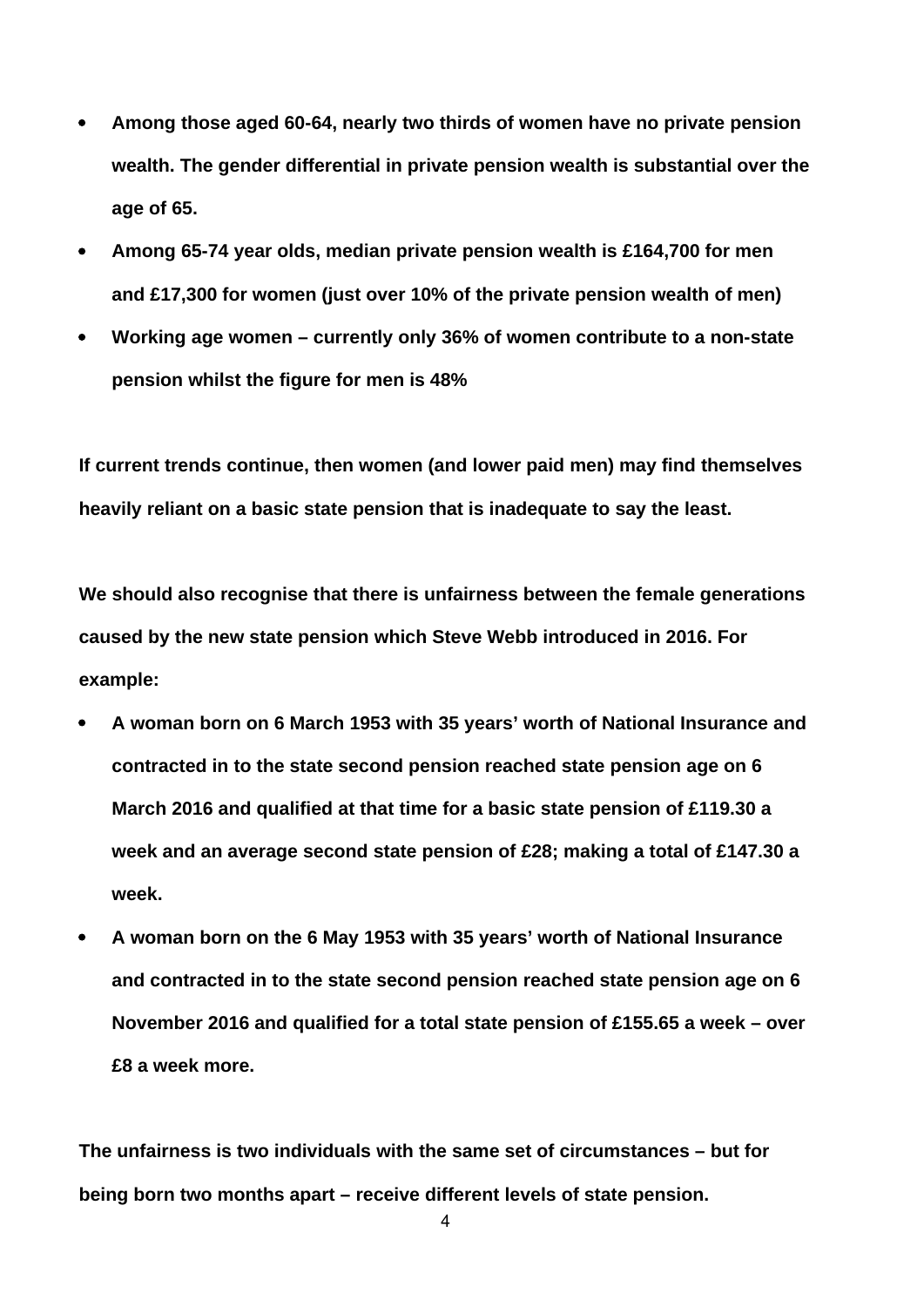**The pension system is out of date. At its inception, it was a system built for men, by men – a system that in the 21st century is not fit for purpose.** 

**The NPC policy on pensions is a basic state pension set above poverty level at 75% of the National Living Wage, indexed by the triple lock for everyone. Some call it a 'citizens pension'. Today that would provide around £230/240 a week for everyone.**

**Then we have the matter of frozen pensions:**

- **550,000 British pensioners currently living overseas are adversely affected by the government's frozen pension policy. This means that those living their retirement years abroad do not receive annual inflationary uprating which, in reality means their state pension decreases in value year-on-year. This system leaves many British citizens living in poverty and without independence in later life.**
- **Due to increasingly outdated bilateral agreements made with some countries and not others, British pensioners living in retirement overseas are not treated equally.**
- **The discriminatory nature of the system impacts on the choices that Britain's Black, Asian and Minority Ethnic communities will have. Many from these communities came to Britain to work in the 1950s, 60s and 70s. They have worked and contributed all their time in the UK.**
- **There are many reasons for leaving the UK:**
	- **a) Ill health of family abroad requiring someone to care and look after them**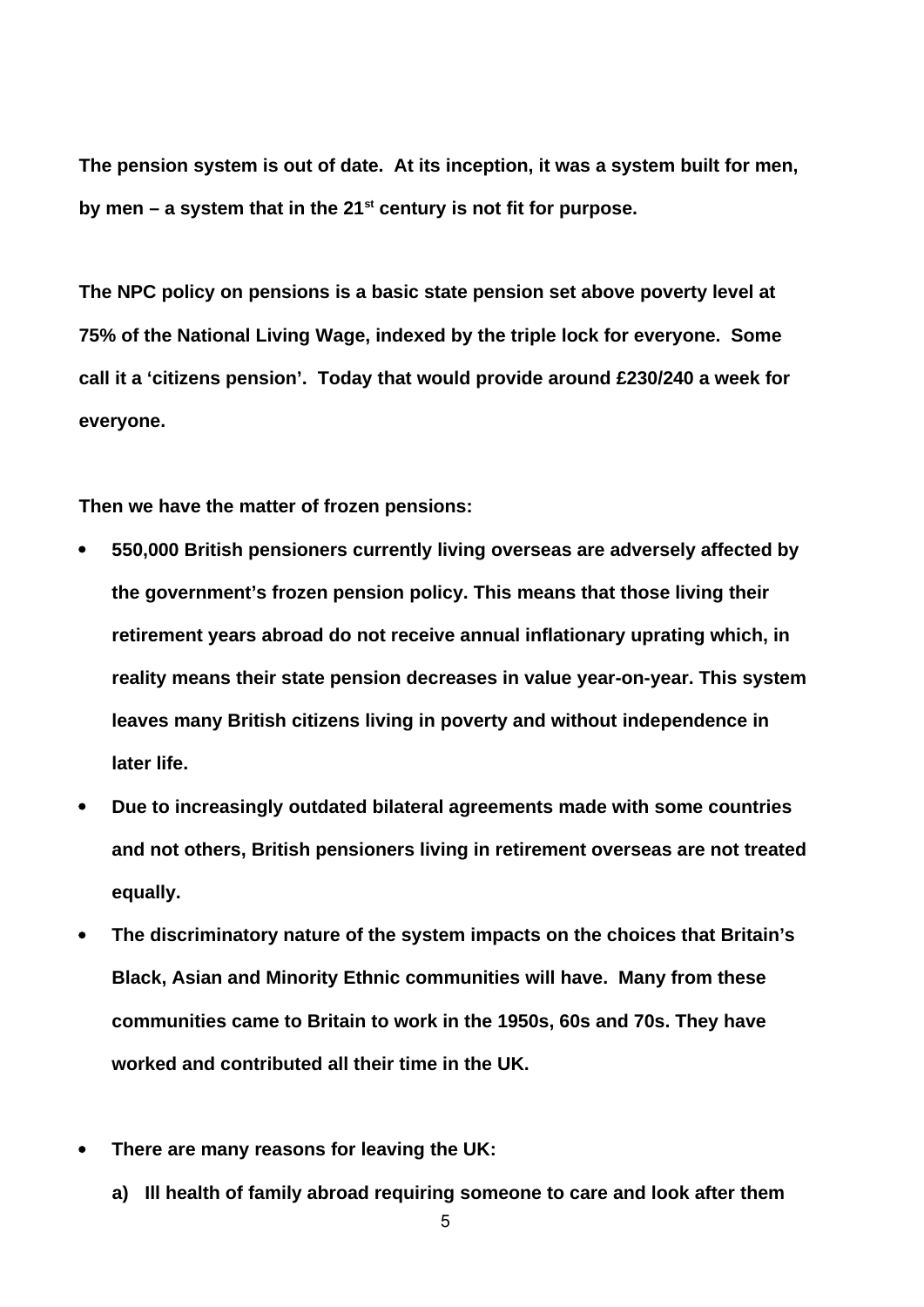- **b) Ill health of the individual returning home in order to receive care from their family**
- **c) Reaching an older age and returning to their cultural home to live out the rest of their life.**
- **d) Regaining a sense of belonging in the country of their birth.**

**The NPC wrote to the All Party Parliamentary Group dealing with Froze Pensions supporting two solutions that could be applied in the short and longer term:**

## **Partial Uprating: (short term)**

**This would involve introducing triple lock uprating for those on frozen pensions going forward from the current rate received. The cost is less to the government than Pension Parity, but those on the lowest pension income would feel limited improvement due to their pension being so low.**

**There are savings made by government each time an individual moves abroad and these should be used to off-set the cost of ensuring that equality in pensions is restored to all 550,000 British pensioners living overseas. Currently this is circa £4,300 per individual and is mainly in health care costs.**

## **Pension Parity: (longer term)**

**This would give all 550,000 pensioners living abroad and subjected to frozen pension payments their full state pension entitlement as in UK. The pension would then be uprated in line with UK pensions going forward. Inevitably, this has a cost attached which the government seek to use as a reason why inequality should remain in place. However, it would treat all British pensioners the same according to their National Insurance Contributions, not their**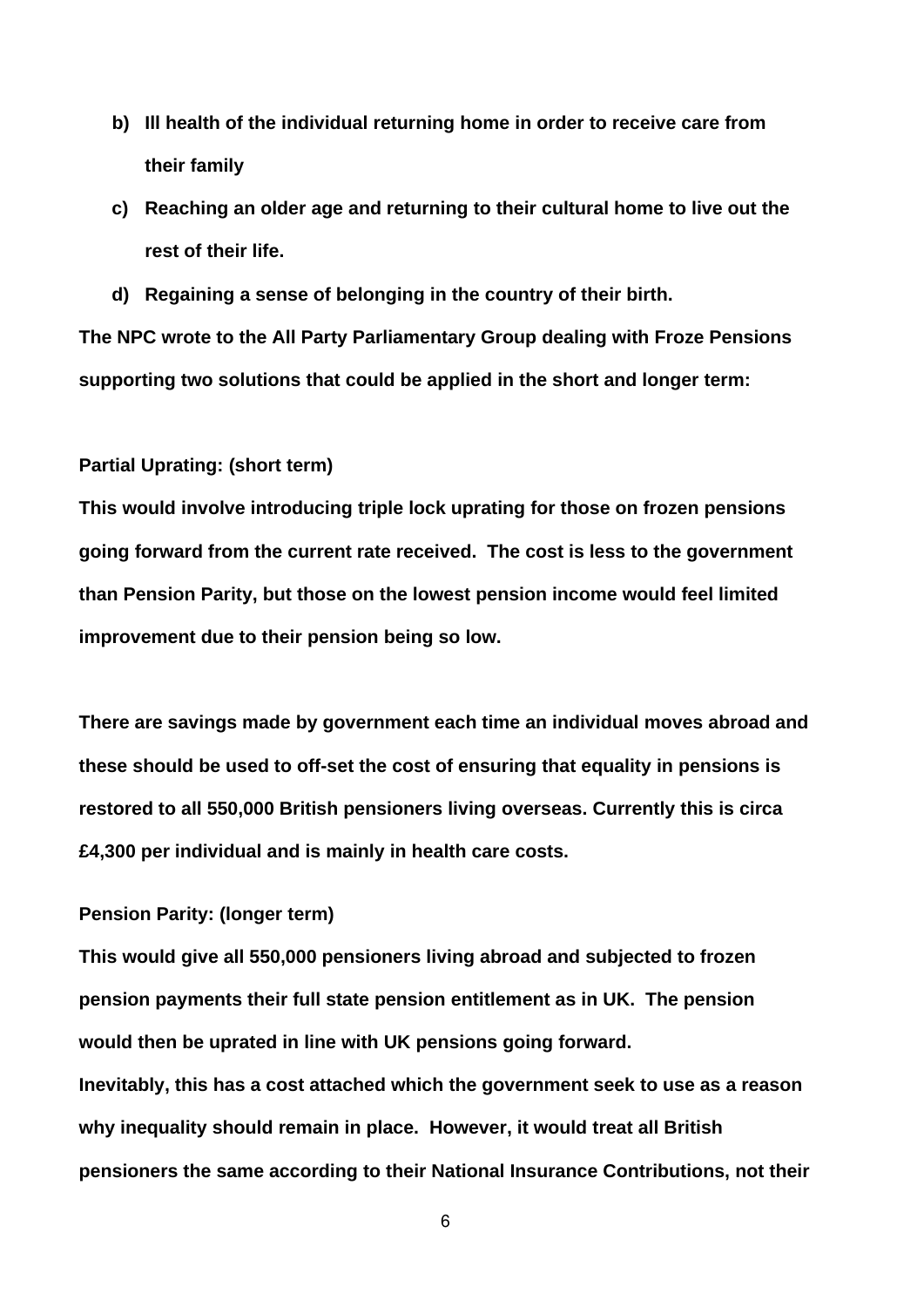**country of residence. It would also alleviate poverty, thereby restoring dignity and choice in later life.**

**The APPG is engaging with the government on these two areas to try to get a definitive answer – something that has not been forthcoming from them in decades.**

**We are hearing all across the world of the difficulties caused to pension schemes through COVID-19 and we can expect the same in the UK in the run up to 2022. In fact, as pointed out at the beginning, we are already being told 'pensioner benefits' are unaffordable.**

**The NPC wrote to Rishi Sunak, Chancellor of the Exchequer; Terese Coffey, Secretary of State for Work and Pensions and their shadow counterparts on the issue of continuing with the increase in state pension retirement age when so many young people had lost their income and livelihoods. We proposed that they suspend implementing the increase to 68 which would allow those who wished to retire to do so and their jobs ring-fenced for a young person needing work. Unsurprisingly, the only reply we received was from Jonathan Reynolds, Shadow Secretary of State for Work & Pensions who supported our call and has offered to contact us when they look at their policy.**

**And let's not forget, older people are still contributing to the treasury to the tune of £160 billion through direct and indirect taxation, unpaid caring, childcare and volunteering.**